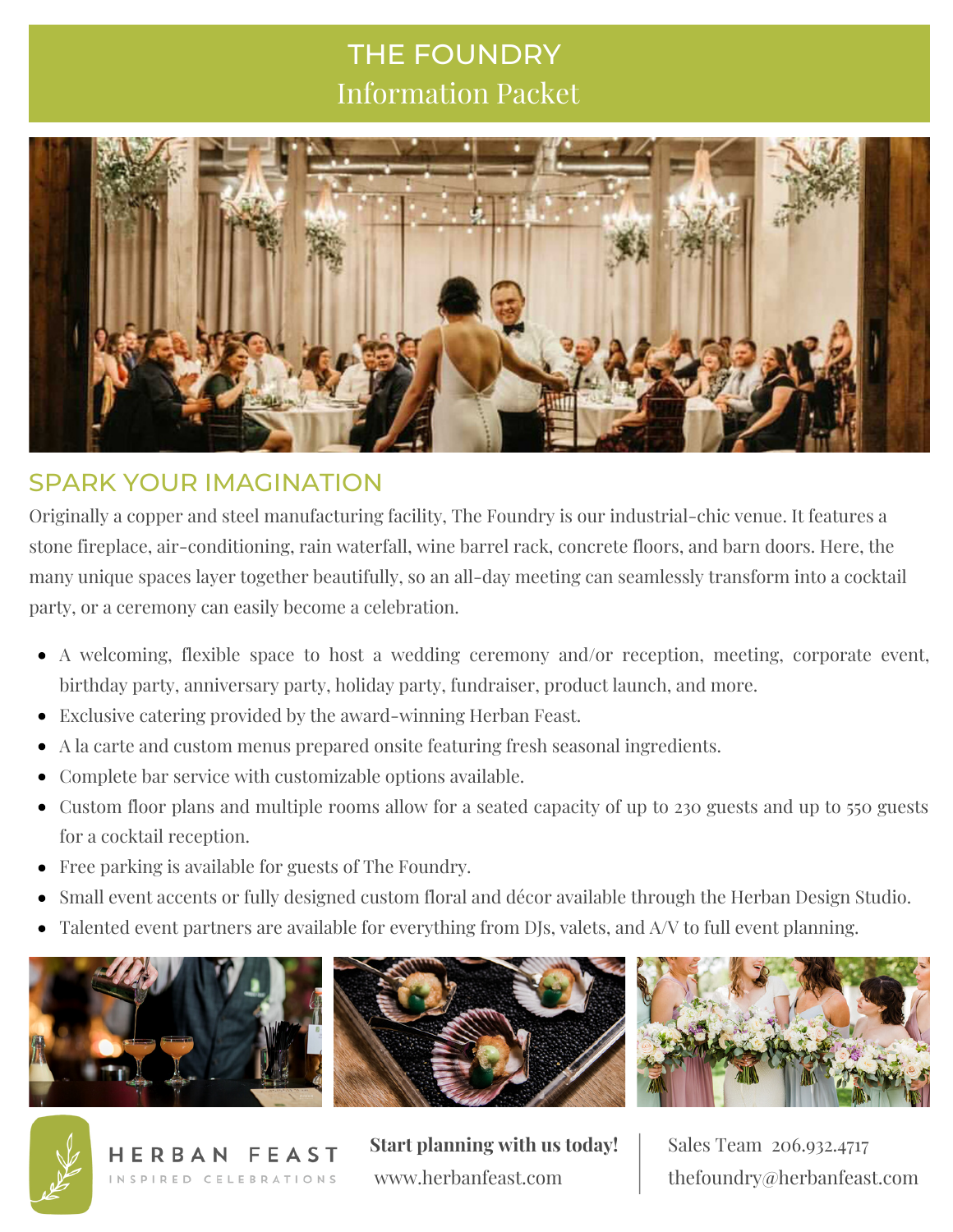## YOUR HERBAN FEAST EXPERIENCE

Your inspiration paired with our team's expertise is the start of something special. We'll help you create your own unique menu and bar service with the freshest, seasonal ingredients. Collaborate with our Herban Design Studio to add little touches to your day or fully craft one-of-a-kind floral and décor. From day one of planning through your entire event, your happiness is our success.

### BOOKING

- Our comprehensive proposals include all the details necessary to plan your event and take into account: your preferred food and beverage service, venue rental, linens, taxes, and administrative service fee.
- You may reserve The Foundry with a 25% non-refundable payment (based on starting event total) and signed contract. If booking within six months or less, please discuss payment schedule with your sales manager.
- Catering and décor details do not need to be finalized before booking.
- We consider the contract a living document that secures the venue, date, and your acknowledgment that you will meet the food and beverage minimum.

## DELIVERIES & VENUE ACCESS

- All deliveries and set-up need to be confirmed with us in advance.
- We accommodate access for deliveries, setup and breakdown, and pickup within your rental time block. All deliveries must come through the loading dock. The ADA-accessible elevator may not be used for load-in/out.
- We request anyone who is providing goods or services for your event to check in with us upon arrival. We recommend providing this sheet to them in advance so that they come prepared and your event set-up goes smoothly.
- Tell us if you need additional set-up time (subject to applicable rental fees).

### HERBAN FEAST ALCOHOL POLICY

- We offer a variety of bar packages, ranging from beer and wine to full bar.
- You may choose to host the bar through a bar package, be billed for consumption after the event, or set up a cash bar.
- In compliance with Washington State Liquor laws, no alcohol will be served under any circumstances to minors or anyone who is asked by our staff for a valid ID and is unable to provide verification of age.
- Our staff must serve all alcohol. No outside alcohol is permitted, however, alcohol at fundraisers is the one exception. Flasks, cannabis, and "recreational substances" are not permitted. Prohibited items found may result in confiscation, in the loss of your damage deposit, or other applicable fees.

#### DECORATING & SET-UP TIPS

- We recommend assigning one person to be responsible on your behalf for set- up and removal of your decorations.
- Pre-assemble decorations off-site when at all possible.
- Please use free-standing methods to display or decorate whenever possible. If your plans require fastening decorative objects, use binding wire, fishing line, or other easy to remove systems that can be wrapped around posts and beams and not leave permanent marks in the building.
- No holes, small loose items (i.e., confetti, rice, birdseed), balloons, or flammables are permitted.
- Candles may only be used if they are fully enclosed in a votive or hurricane.
- Sparklers may only be used outside and away from the building — a water bucket must be present.
- All cords must be securely covered during your event. Gaffer tape is the only permissible tape.
- Objects heavy enough to leave marks on the floor should be carried or moved with a cart or hand truck.
- Any decorations being secured to beams or other ceiling fixtures must be approved in advance, and done by a licensed, insured and bonded professional.



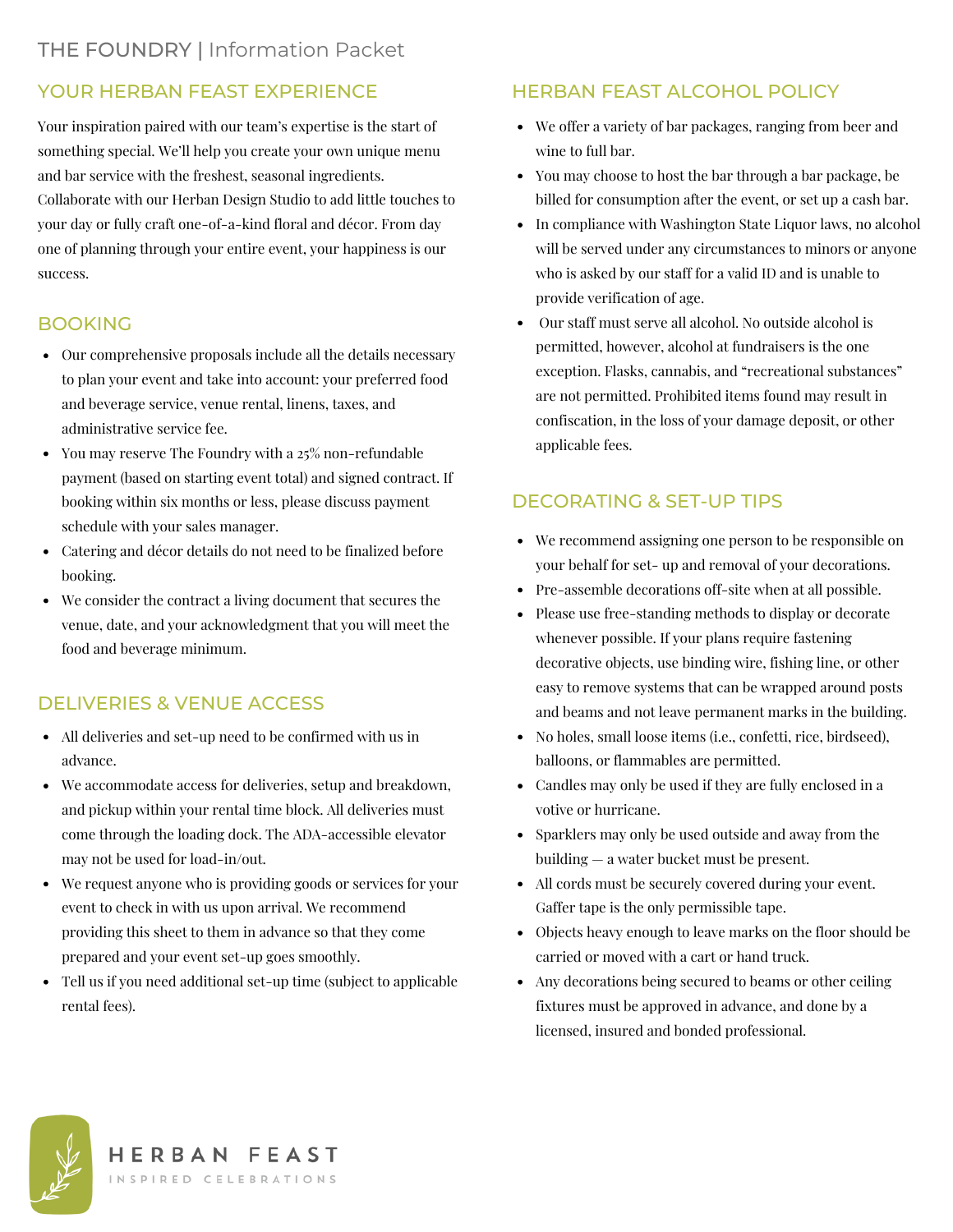#### LEAVING THE FOUNDRY

- Complete removal of all items brought in for your event no later than one hour after your event end time.
- You and your vendors and volunteers are responsible for the proper disposal or removal of all items brought into the venue. A disposal fee may be assessed to you for any garbage/ compost/recycling left behind.
- A member of our staff will walk through the space with your point of contact at the end of your event.

#### RENTAL INCLUDES

- 10 continuous hours of venue access until midnight\* (unless otherwise noted in the contract). Vendors receive one additional hour after event end time for pack out.
- House equipment (tables, Chiavari chairs, cutlery, glassware, and china suitable for most parties of up to 225). Three clear votives with tea lights per guest and cocktail table.
- Wedding clients receive complimentary 1-hour rehearsal during business hours M-F 9 am-5 pm (exact timing to be confirmed with event coordinator two weeks prior to event). Event preparation may overlap with rehearsal time.
- Complimentary monthly tastings and one styled open house per year.
- Detailed logistics meeting in which we cover guest flow, set up and menu details, timeline, décor, and styling needs, and vendor timing.
- Finishing and Barrel Rooms (available to you from your rental start time until midnight).
- Optional hurricane candlelight entry decor.

#### ENHANCEMENT OPTIONS

- A host of options are available for enhancing your event, such as: valet, coat check, décor, floral, and specialty equipment. Please discuss options and pricing with your event coordinator.
- \* \$500 per continuous hour after midnight plus staffing

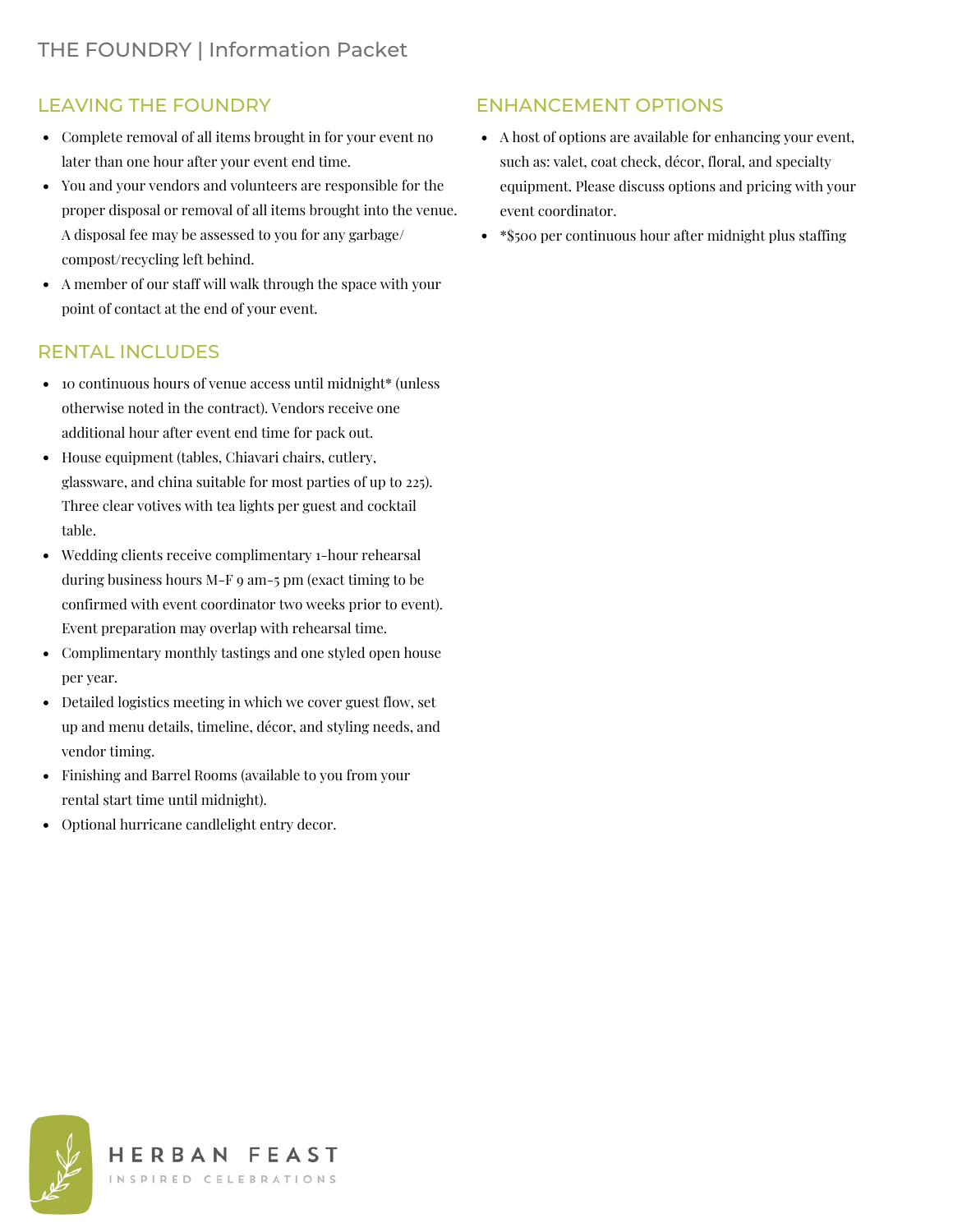## THE FOUNDRY | Information Packet

|                                  | <b>RATE</b>                                                                                     | F and B<br><b>MINIMUM</b> | <b>RATE</b>    | F and B<br><b>MINIMUM</b> |
|----------------------------------|-------------------------------------------------------------------------------------------------|---------------------------|----------------|---------------------------|
|                                  |                                                                                                 | Mon-Fri (7am-3pm)         |                | Mon-Thurs (4pm-12am)      |
| Casting, Barrel, Finishing Rooms | \$300                                                                                           | \$500                     |                | Please Inquire            |
| Brake Room                       | \$500                                                                                           | \$750                     | Please Inquire |                           |
| Forging Room                     | \$750                                                                                           | \$1,000                   | \$1,000        | \$1,500                   |
| Press Room                       | \$750                                                                                           | \$1,000                   | \$1,000        | \$1,500                   |
| <b>Buyout</b>                    | \$2,000                                                                                         | \$3,000                   | \$2,000        | \$3,000                   |
|                                  |                                                                                                 |                           |                |                           |
|                                  |                                                                                                 |                           |                | Friday (4pm-12am)         |
| Casting, Barrel, Finishing Rooms |                                                                                                 |                           |                | Please Inquire            |
| Brake Room                       |                                                                                                 |                           | Please Inquire |                           |
| Forging Room                     |                                                                                                 |                           | \$3,000        | \$5,000                   |
| Press Room                       |                                                                                                 |                           | \$3,000        | \$5,000                   |
| <b>Buyout</b>                    |                                                                                                 |                           | \$5,000        | \$5,000                   |
|                                  | Saturday<br>(10 continuous hours of venue access until<br>midnight, plus 1-hour vendor cleanup) |                           |                |                           |
|                                  |                                                                                                 |                           |                |                           |
| Casting, Barrel, Finishing Rooms |                                                                                                 |                           |                | Not Available             |
| Brake Room                       |                                                                                                 |                           | Not Available  |                           |
| Forging Room                     |                                                                                                 |                           | Please Inquire |                           |
| Press Room                       |                                                                                                 |                           | Please Inquire |                           |
| <b>Buyout</b>                    |                                                                                                 |                           | \$7,500        | \$7,500                   |
|                                  |                                                                                                 |                           |                |                           |
|                                  | Sunday<br>(10 continuous hours of venue access until<br>midnight, plus 1-hour vendor cleanup)   |                           |                |                           |
| Casting, Barrel, Finishing Rooms |                                                                                                 | Please Inquire            |                |                           |
| Brake Room                       |                                                                                                 | Please Inquire            |                |                           |
| Forging Room                     |                                                                                                 |                           | \$2,000        | \$4,000                   |
| Press Room                       |                                                                                                 |                           | \$2,000        | \$4,000                   |
| <b>Buyout</b>                    |                                                                                                 |                           | \$3,000        | \$5,000                   |

Multiple events is a possibility unless full buyout. Hallway and restrooms would be used by all events.

- Valet and/or shuttle service may be required during daytime events.
- Premium holiday venue rates, and food and beverage minimums during the month of December please inquire.